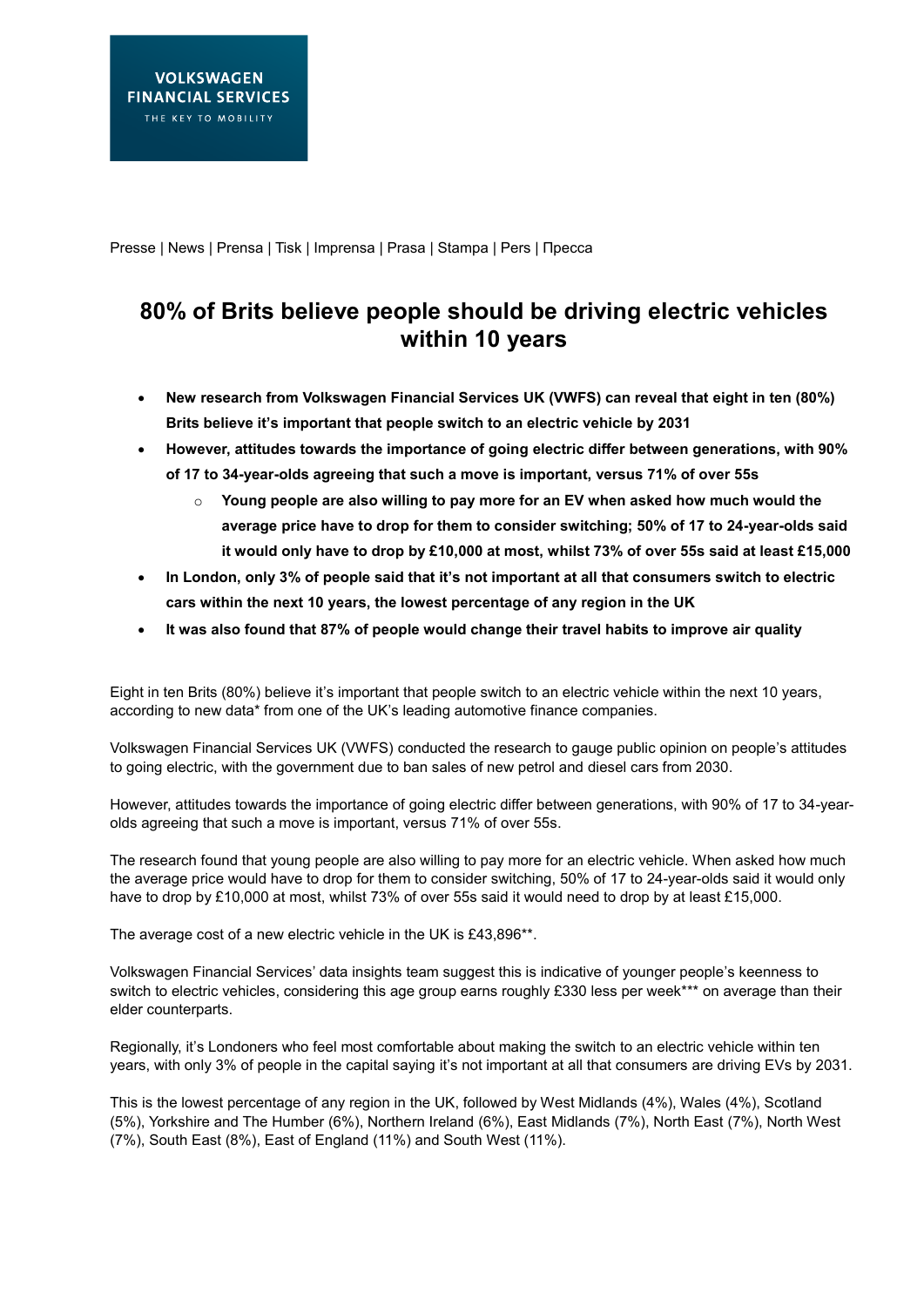New Volkswagen Financial Services research also found that 87% of people would change their travel habits to improve air quality, and 71% of people would like to switch to an electric car because these vehicles are more environmentally friendly.

The second most popular reason for wanting to drive an electric vehicle was the ability to charge at home, work or in public places using charge points (42%), followed by the fact that they require less expensive and less frequent maintenance (39%).

The all-electric Volkswagen ID.3 can travel up to 340 miles on a single charge, which is in line with WLTP (combined) data.

Volkswagen Financial Services' research shows this aligns with the minimum mileage people would want an electric vehicle to travel without having to charge en route to a destination. Volkswagen Financial Services data shows that 75% of people would expect their electric vehicle to travel up to 300 miles on a single charge.

**Mike Todd, CEO of Volkswagen Financial Services**, said: *"It's clear to me that electric vehicles are the future of automotive travel and I'm over the moon to see that the British public agrees. Our data emphatically shows that people recognise the environmental importance of switching to electric and we've such an exciting journey ahead of us to reach mainstream adoption of these cars – technology and range are improving all the time. It's also great to see that so many young people are clearly very passionate about driving electric vehicles and we'll be doing everything in our power to ensure EVs are accessible and affordable.* 

*"We're thrilled to already be supporting customers transitioning to an electric vehicle following the launch of our Lease&Care package late last year. It's been designed to alleviate the unknown costs and depreciation some consumers' associate with buying an electric vehicle, allowing our customers to have more certainty over future expense when making the switch."*

## **ENDS**

## **Note to editors:**

\* Representative survey of 2,011 UK drivers excluding those with electric vehicles (Aged 17+) carried out between 1.6.21 – 4.6.21 by Censuswide.

\*\* Source: <https://ev-database.uk/>

\*\*\* Median weekly pay by age, from Office for National Statistics, Annual Survey of Hours and Earnings, 2020.

**Contact:**  Volkswagen Financial Services UK | PR Sam Balls Phone: +44 (0) 7385426618